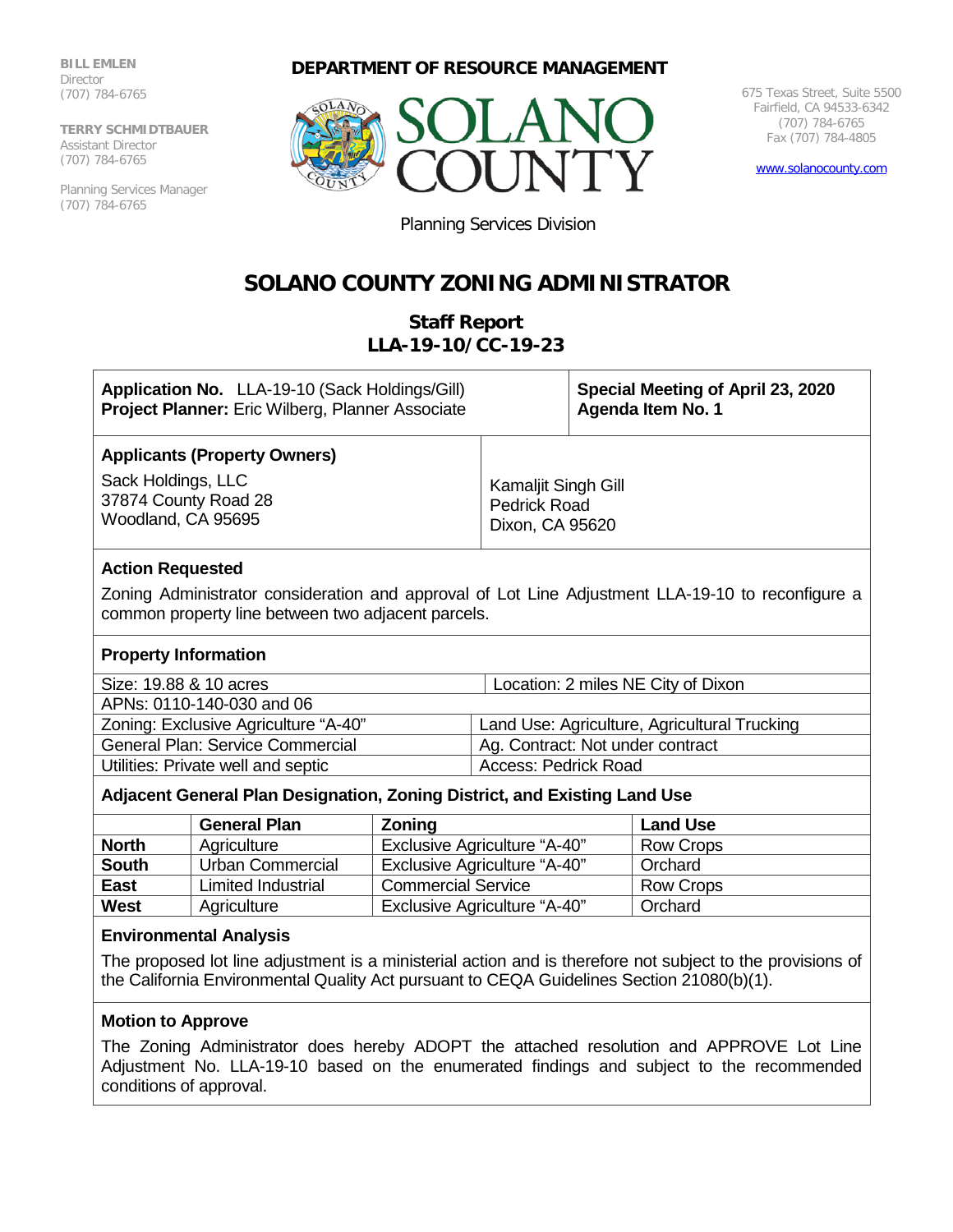#### **SUMMARY**

The property owners are proposing to reconfigure a common property line which would transfer two equal areas of 12,504 square feet between the two lots. The lot line adjustment would effectively transfer agricultural land to Proposed Parcel B and existing driveway access to Proposed Parcel A. Resulting lot sizes would remain unchanged. The parcels are not subject to a Land Conservation Contract, thus action may be taken by the Zoning Administrator.

#### **SETTING**

The subject site is situated along Pedrick Road approximately 2 miles northeast of the City of Dixon. The project area is comprised of two lots, the 19.88-acre Sack Holdings parcel identified as Parcel A and the 10 acre Gill parcel identified as Parcel B.

The northern half of Parcel A is developed with an Agricultural Trucking Facility comprised primarily of graveled areas for truck and trailer parking as well as 7,500 square feet of agricultural accessory structures served by on-site domestic water well and private septic system. The southern half of Parcel A is planted in vegetable crops. Parcel B is undeveloped and planted entirely in vegetable crops. The entire 30-acre site is relatively flat, exhibiting slopes of less than six percent. Surrounding parcels exhibit characteristics similar to that of the subject site. Parcels are relatively flat, cultivated in row crops and orchards and range in size from 10 – 80 acres typical of the Exclusive Agriculture Zoning Districts and Dixon Ridge Agricultural Region.

# **PROJECT DESCRIPTION**

The proposed lot line adjustment would reconfigure a common parcel line and transfer two equal areas of 12,504 square feet between the two lots.

# **ANALYSIS**

#### *Land Use Consistency*

Figure LU-1 of the Solano County General Plan designates the project site 'Service Commercial'. As seen on the General Plan/Zoning Consistency table (Table LU-7, General Plan), the Exclusive Agriculture 'A-40' zoning of the properties is consistent with the General Plan designation.

Both lots will remain legal, conforming with respect to the minimum parcel size of forty acres within the "A-40" Zoning District. Both reconfigured lots will retain their original acreage due to equal transfer areas and no lot will be made more nonconforming by decreasing in size. The existing agricultural land uses remain consistent with A-40 district and existing development on APN 0110-140-030 exceeds the minimum development standards (setback requirements) to the reconfigured parcel boundaries.

#### *Subdivision Ordinance*

The applicant has supplied adequate information to accompany the lot line adjustment application per County Subdivision Ordinance Section 26-41.1. The proposal is consistent with allowable land uses and development standards of the Exclusive Agriculture "A-40" Zoning District. The proposal involves the reconfiguration of two legal lots and no new lots would be created.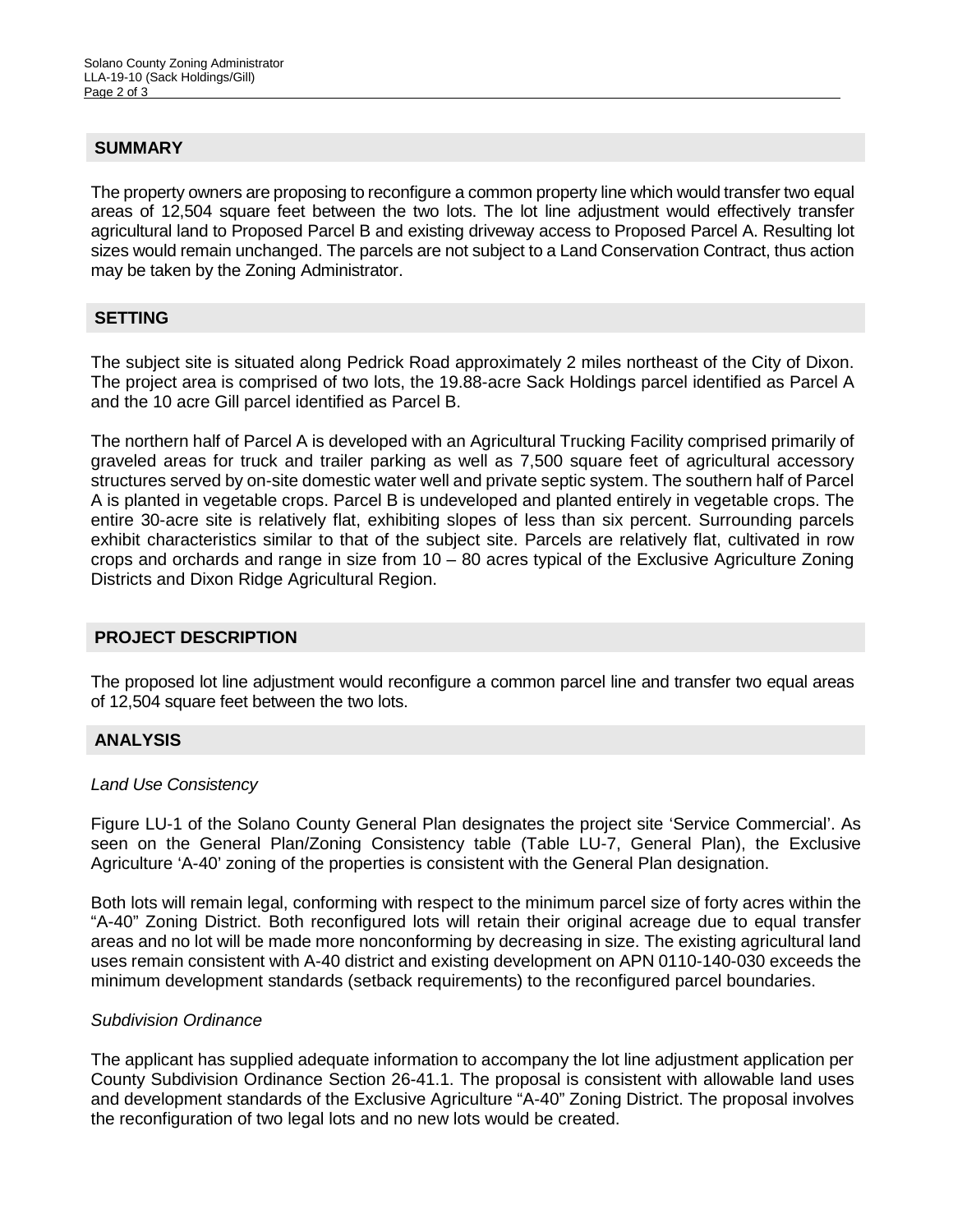In order to finalize the lot line adjustment, the applicant shall secure a signed Tax Certificate letter from the Solano County Tax Collector. Details regarding the Tax Certificate process are described in Condition of Approval No. 2. This step also enables the Certificate of Compliance process which ultimately memorializes an approved lot line adjustment.

#### **ENVIRONMENTAL REVIEW**

The proposed lot line adjustment is a ministerial action and is therefore not subject to the provisions of the California Environmental Quality Act pursuant to CEQA Guidelines Section 21080(b)(1).

#### **RECOMMENDATION**

Staff recommends that the Zoning Administrator **ADOPT** the attached resolution with respect to the enumerated findings and **APPROVE** Lot Line Adjustment LLA-19-10 subject to the recommended conditions of approval.

#### **Attachments:**

- A Draft Resolution
- B Assessor Parcel Map
- C Lot Line Adjustment Map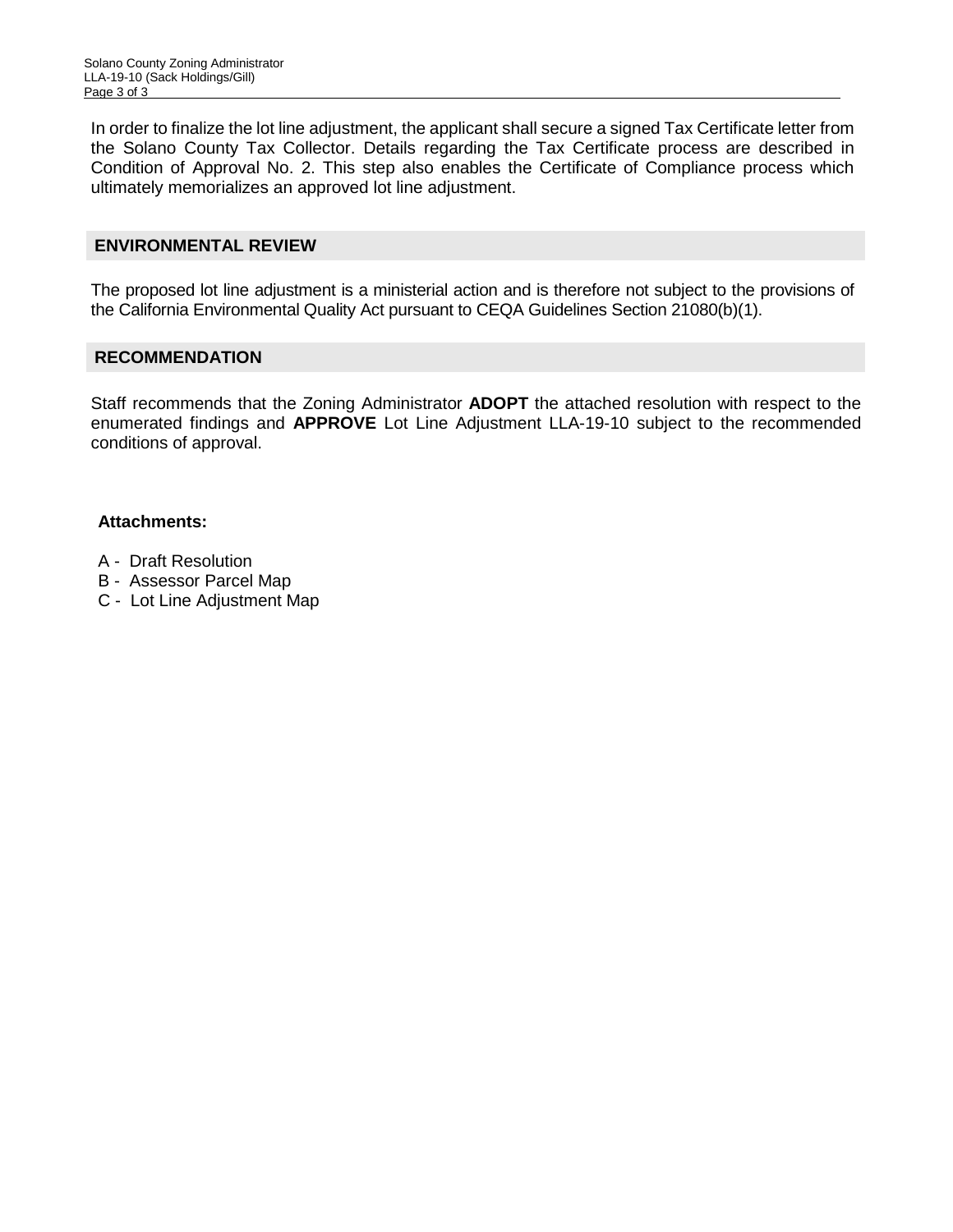# **SOLANO COUNTY ZONING ADMINISTRATOR RESOLUTION NO.**

**WHEREAS**, the Solano County Zoning Administrator has considered Lot Line Adjustment application No. LLA-19-10 and Certificate of Compliance No. CC-19-23 of Sack Holdings, LLC and Kamaljit Singh Gill to reconfigure a common property line and transfer two equal portions of 12,504 square feet between two adjacent lots. The properties are located along Pedrick Road, 2 miles northeast of the City of Dixon, within the Exclusive Agriculture "A-40" Zoning District; APN's: 0110-140-030 and 06, and;

**WHEREAS**, said Zoning Administrator has reviewed the report of the Department of Resource Management and heard testimony relative to the subject application at the duly noticed public hearing held on April 23, 2020 and;

**WHEREAS**, after due consideration, the Zoning Administrator has made the following findings in regard to said proposal:

#### **1. The adjustment is consistent with applicable building ordinances and no conforming lot will be made nonconforming with applicable zoning requirements, and the adjustment will not reduce the aggregate area of all affected lots which do not meet the minimum area requirements of their zoning designations, pursuant to Section 66412(d) of the Subdivision Map Act.**

The proposal is consistent with applicable building codes and no lot will be made nonconforming with regard to zoning regulations. The adjustment will not reduce the aggregate lot area of any nonconforming lot.

# **1. Approval of the lot line adjustment will not create a greater number of parcels than originally existed.**

The lot line adjustment reconfigures two (2) existing legal parcels. Additional parcels will not be created.

**2. A letter signed by the Solano County Tax Collector, stating that there are no liens against the properties or any part thereof for unpaid State, County, municipal or local taxes or special assessments collected as taxes, except taxes or special assessments not yet payable, and stating that security has been filed with the Clerk of the Board of Supervisors for the estimated taxes which are a lien on the property but not yet payable for taxes and special assessments, and stating that security satisfy the requirements of Section 66493 of the Subdivision Map Act will be provided.** 

A signed Tax Certificate shall be obtained from the County Tax Collector. This document shall be provided by the applicant to the Planning Services Division. The Tax Certificate shall be recorded as part of the Certificate of Compliance package.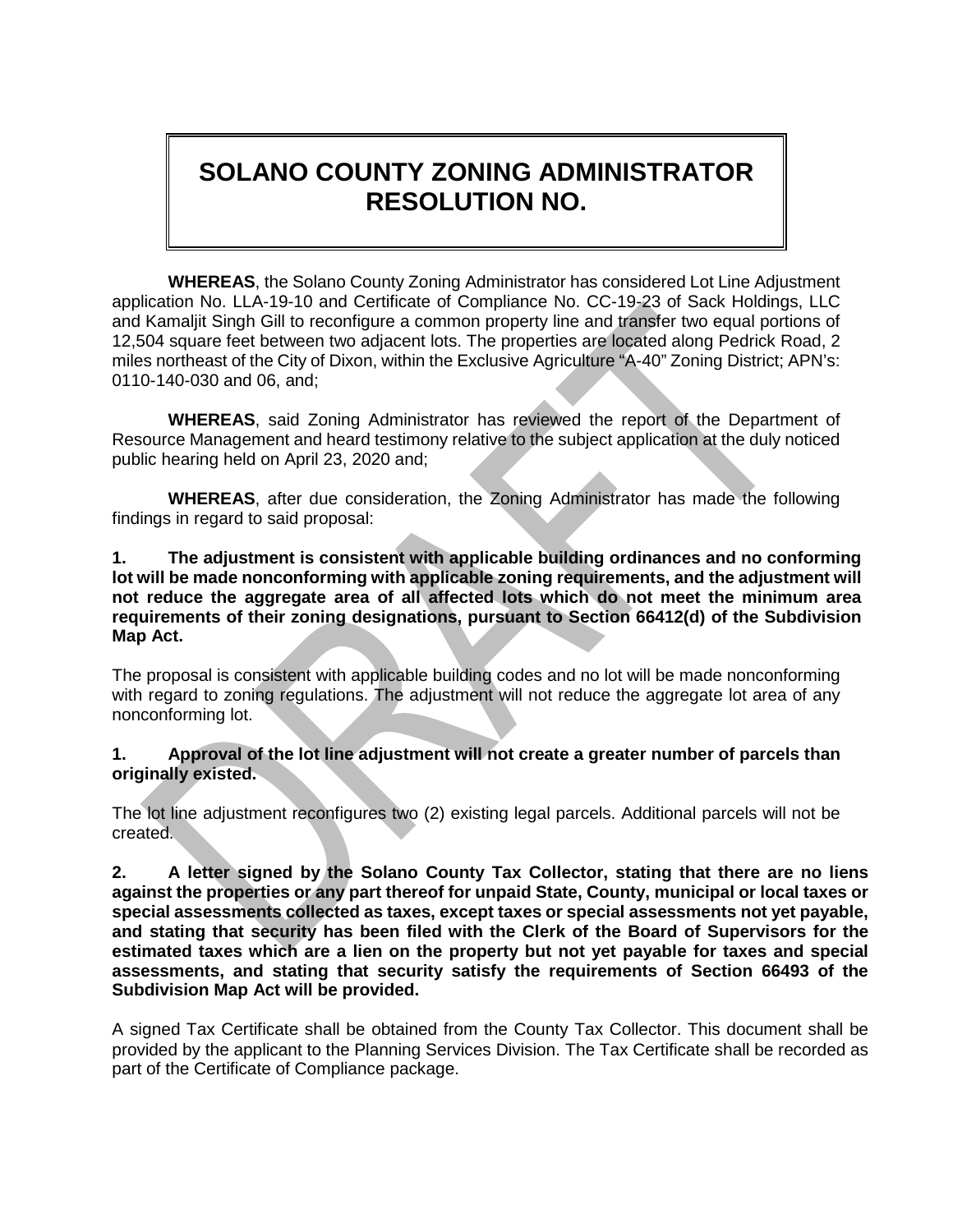#### **3. The proposed lot line adjustment is a ministerial action and is therefore not subject to the provisions of the California Environmental Quality Act pursuant to CEQA Guidelines Section 21080 (b) (1).**

**BE IT THEREFORE RESOLVED,** that the Zoning Administrator has approved Lot Line Adjustment application LLA-19-10 subject to the following recommended conditions of approval:

- 1. The Lot Line Adjustment shall be established in compliance with the application materials and tentative lot line adjustment map filed for application no. LLA-19-10 dated October 31, 2019, prepared by Laugenour and Meikle, and as approved by the Zoning Administrator.
- 2. A Certificate of Compliance demonstrating that the subject lot line has been adjusted in accord with the State of California Subdivision Map Act and Solano County Subdivision Ordinance regulations shall be recorded with the Solano County Recorder's Office within one (1) year of the tentative approval by the Zoning Administrator. Failure to record a Certificate of Compliance within one year of Hearing Authority approval shall render the Lot Line Adjustment null and void.

Submittal of additional documents is required by the applicant in order to obtain a Certificate of Compliance from the Planning Division. The applicant shall initiate this step by submitting written legal descriptions of the parcels as adjusted to the Planning Services Division. The legal descriptions shall be prepared by a registered land surveyor or civil engineer licensed to survey in the State of California and each page of the legal descriptions must be signed and sealed by the professional preparing the descriptions. Upon review and approval of the legal descriptions by the Planning Division, a Certificate of Compliance will be prepared and forwarded by the Planning Services Division to the Title Company/Escrow Officer identified on the Lot line Adjustment application, with instruction to the Title Company/Escrow Officer to prepare new grant deeds reflecting the property boundaries as adjusted.

Í In order to obtain a Certificate of Compliance package that is ready for recordation, the permittee shall submit the following documents to their Title Company to complete the Certificate of Compliance package:

- a) Grant Deed(s) that convey the adjustment area(s) between the parcel owners.
- b) Any conveyance documents that may be required for the relocation and/or extensions of existing utilities and easements.
- c) A statement, certificate, or security indicating there are no liens against the properties for any unpaid taxes or special assessments. Property owners shall work with their representative title company and contact the Solano County Assessor's Mapping Department to initiate the 'Tax Certificate' process. Fees are collected by the Assessor's Office to begin this process.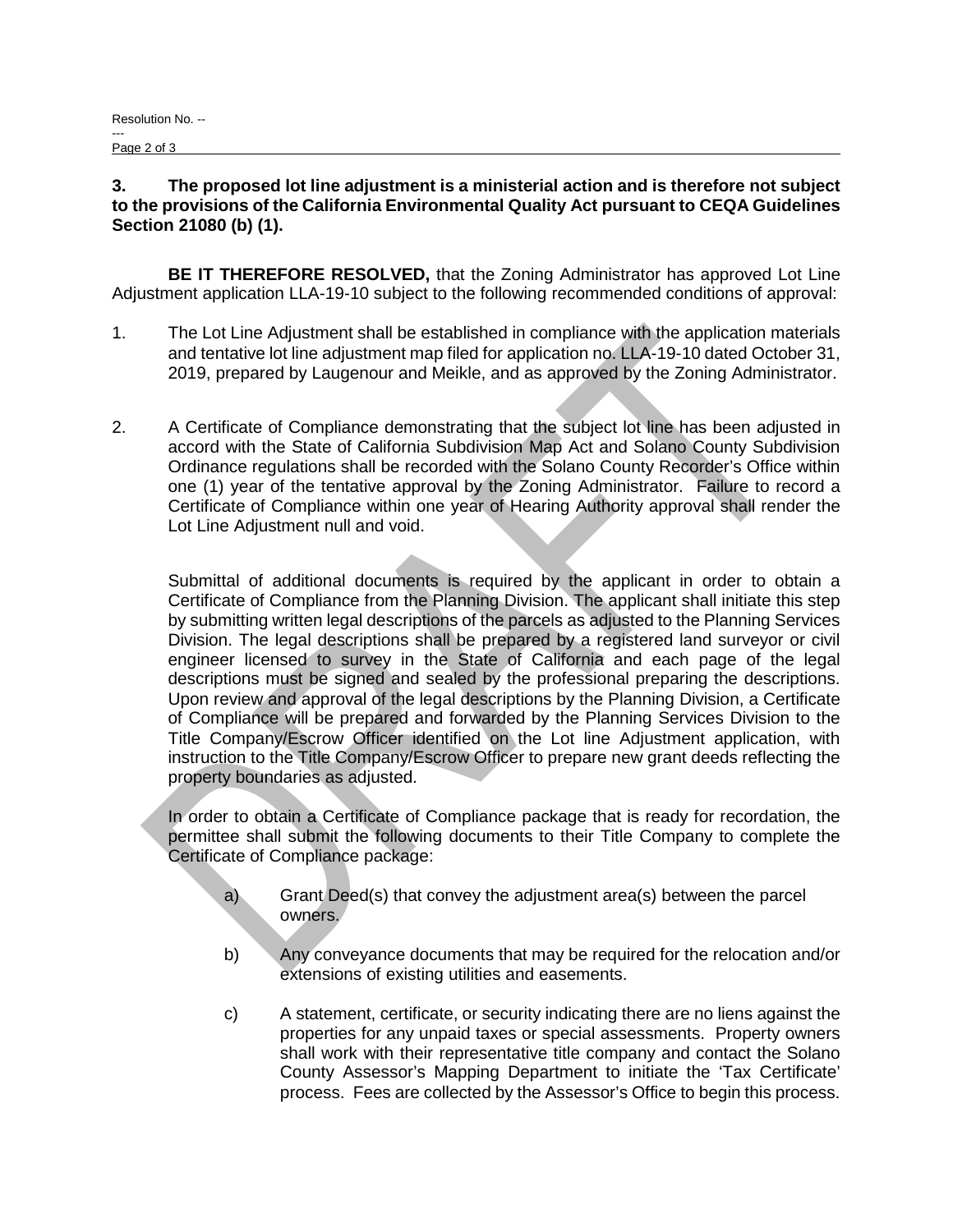Once all of the necessary documents have been submitted to the Planning Division, a Certificate of Compliance package will be prepared and transmitted to the applicant's title company with instruction for recordation with the Solano County Recorder, thus completing the Lot Line Adjustment approval process.

3. Prior to recording the Certificate of Compliance, the Deeds of Trust recorded for the subject property shall be revised and recorded to reflect the parcel configurations approved by the lot line adjustment.

\* \* \* \* \* \* \* \* \* \* \* \* \* \* \* \* \* \* \* \* \* \* \* \* \* \* \* \*

I hereby certify that the foregoing resolution was adopted at the regular meeting of the Solano County Zoning Administrator on April 23, 2020.

BILL EMLEN, DIRECTOR RESOURCE MANAGEMENT

Terry Schmidtbauer, Assistant Director Department of Resource Management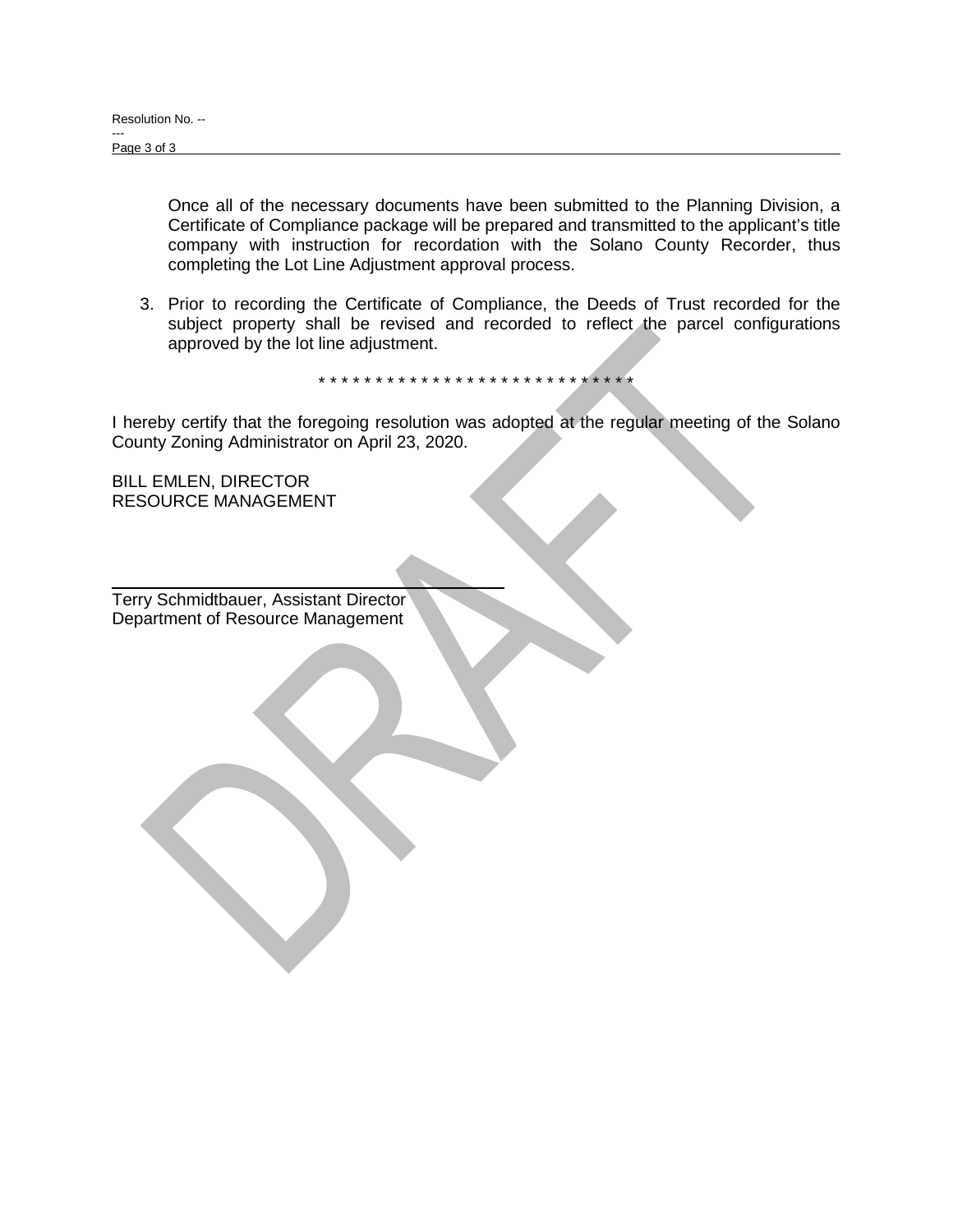